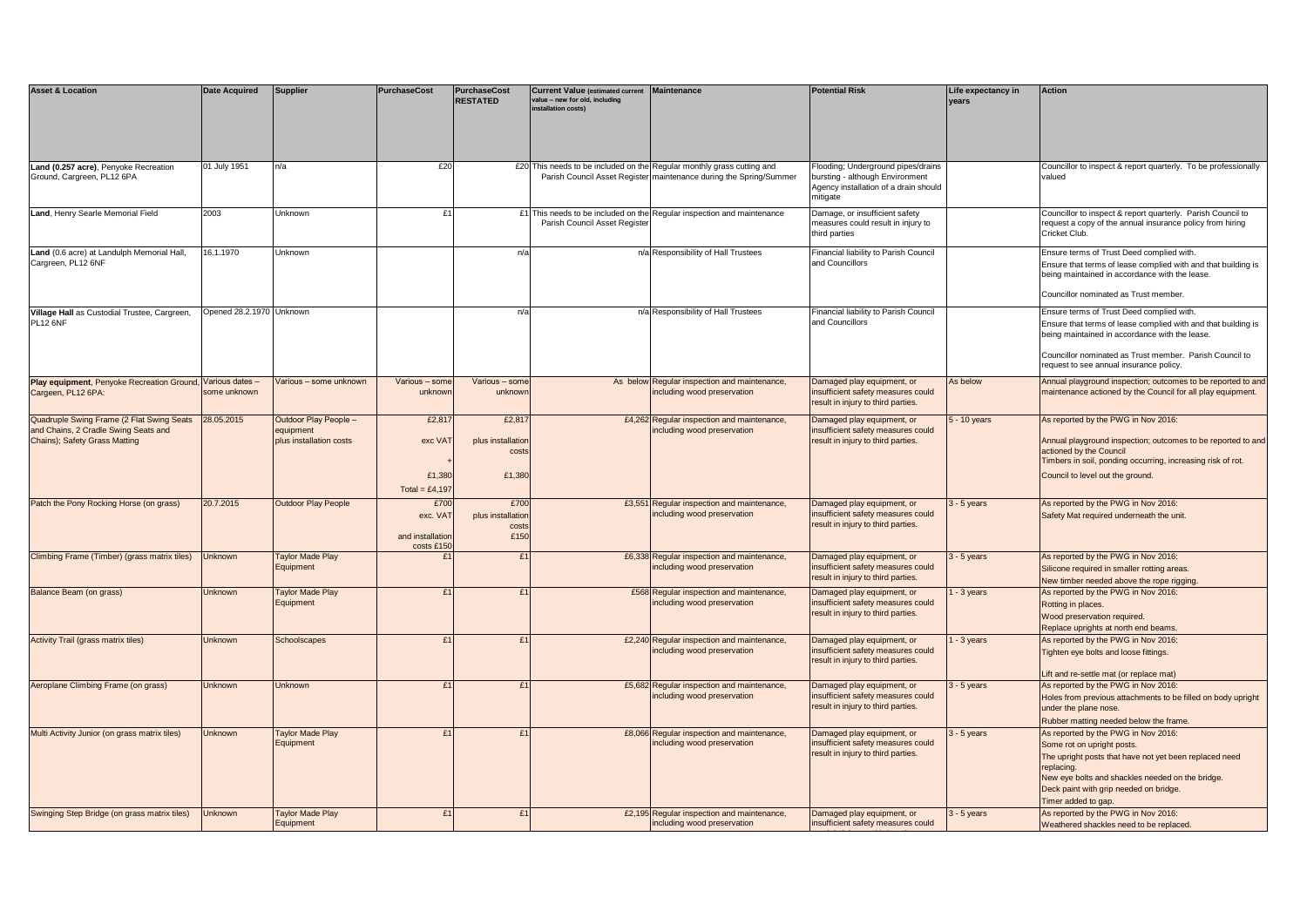| Wobble Board (on grass matrix tiles)                                                                                                                                      | Unknown          | <b>Fahr Industries</b>                                               | t.                                      | f1                                          | £2,240 Regular inspection and maintenance,<br>including wood preservation       | Damaged play equipment, or<br>insufficient safety measures could<br>result in injury to third parties.     | up to 10 years | As reported by the PWG in Nov 2016:<br>Slight rusted areas to be maintained.<br>Rough edges to be cut off/sanded down.                                                                                                                                                                      |
|---------------------------------------------------------------------------------------------------------------------------------------------------------------------------|------------------|----------------------------------------------------------------------|-----------------------------------------|---------------------------------------------|---------------------------------------------------------------------------------|------------------------------------------------------------------------------------------------------------|----------------|---------------------------------------------------------------------------------------------------------------------------------------------------------------------------------------------------------------------------------------------------------------------------------------------|
| Tractor (on grass matrix tiles)                                                                                                                                           | <b>May-17</b>    | <b>Taylor Made Play</b><br>Equipment (but refurb by<br>another 2017) | f.                                      | f1                                          | £1,693 Regular inspection and maintenance,<br>including wood preservation       | Damaged play equipment, or<br>insufficient safety measures could<br>result in injury to third parties.     | $3 - 5$ years  | Inspection yet to be undertaken.                                                                                                                                                                                                                                                            |
| <b>Tractor Trailer</b>                                                                                                                                                    | n/a              | n/a                                                                  | n/a                                     | f1                                          | n/a Regular inspection and maintenance,<br>including wood preservation          | Damaged play equipment, or<br>insufficient safety measures could<br>result in injury to third parties.     |                | Currently off site                                                                                                                                                                                                                                                                          |
| See Saw (on grass matrix tiles)                                                                                                                                           | Unknown          | Unknown                                                              | £1                                      | f1                                          | £3,235 Regular inspection and maintenance,<br>including wood preservation       | Damaged play equipment, or<br>insufficient safety measures could<br>esult in injury to third parties.      |                |                                                                                                                                                                                                                                                                                             |
| Goalpost                                                                                                                                                                  | <b>Unknown</b>   | <b>Unknown</b>                                                       | £1                                      | £1                                          | £1,136.00 Regular inspection and maintenance                                    | Damaged play equipment, or<br>insufficient safety measures could<br>esult in injury to third parties.      |                |                                                                                                                                                                                                                                                                                             |
| Picnic Table x 2, Penyoke Recreation Ground, 1.8.2009<br>Cargreen, PL12 6PA                                                                                               |                  | Unknown                                                              | £1                                      | £1                                          | £710 Regular inspection and maintenance                                         | Detach from base, structural<br>degradation resulting in injury to third<br>parties.                       |                | As reported by the PWG in Nov 2016:<br>Tables are unsteady, table nearest the river needs the top<br>refixing.<br>Bolts need tightening and caps to be replaced.                                                                                                                            |
|                                                                                                                                                                           |                  |                                                                      |                                         |                                             |                                                                                 |                                                                                                            |                | Wood to be preserved.                                                                                                                                                                                                                                                                       |
| <b>Bus Shelter, Landulph Cross</b>                                                                                                                                        | 1973<br>1980     | Unknown<br><b>Unknown</b>                                            | £136<br>£655                            | £136<br>£655                                | £3,000 Regular inspection                                                       |                                                                                                            |                | Councillor to inspect & report quarterly                                                                                                                                                                                                                                                    |
| <b>Bus Shelter, Ellbridge</b>                                                                                                                                             |                  |                                                                      |                                         |                                             | £3,000 Regular inspection, maintenance, and<br>grass cutting                    |                                                                                                            |                | Councillor to inspect & report quarterly.<br>Regular grass cutting schedule in place.                                                                                                                                                                                                       |
| Crab Apple Trees x 2, Penyoke Recreation<br>Ground, Cargreen, PL12 6PA                                                                                                    | 17.10.2016       | <b>Tartendown Nurseries</b>                                          | 78 exc VAT<br>£20 installation<br>costs | £78.00<br>plus installation<br>costs<br>£20 | £140 Regular inspection and maintenance                                         |                                                                                                            |                | Councillor to inspect & report quarterly                                                                                                                                                                                                                                                    |
| Memorial Clock, Landulph School, PL12 6ND 23.11.1923                                                                                                                      |                  | Unknown                                                              | £1                                      | £1                                          | £6,500 Regular inspection and maintenance                                       |                                                                                                            |                | Annual inspection and service.                                                                                                                                                                                                                                                              |
| Millennium Cross War Memorial, Landulph<br>Cross                                                                                                                          | 2000             | Unknown                                                              | £1                                      | £1                                          | £4,938 Regular inspection and maintenance                                       | Damage, or insufficient safety<br>measures could result in injury to<br>hird parties                       |                | Councillor to inspect & report quarterly.                                                                                                                                                                                                                                                   |
| 6 seats/benches (various locations: 2 at<br>Penyoke Playing Field; 2 at Coombe<br>Lane/Fore Street junction; 1 at crossroad by<br>the school; 1 at Ellbridge bus shelter) | 1.5.1995 to 2009 | Unknown                                                              | £1                                      | £1                                          | £2,500 Regular inspection and maintenance                                       | Damage, or insufficient safety<br>neasures could result in injury to<br>third parties                      |                | Councillor to inspect & report quarterly.<br>Penyoke benches: as reported by the PWG in Nov 2016:<br>Needs maintenance - sanding down and repainting; cut off<br>rotruding bolt.                                                                                                            |
| 4 notice boards (various locations: 2 at the<br>corner of Coombe Lane/Fore Street; 1 at the<br>crossroad by the school; 1 at the entrance to<br>Landulph Memorial Hall)   | 1.5.1995 to 2009 | Unknown                                                              | £1                                      | £1                                          | £2,800 Regular inspection and maintenance                                       | Damage, or insufficient safety<br>measures could result in injury to<br>third parties                      |                | Councillor to inspect & report quarterly.                                                                                                                                                                                                                                                   |
| Telephone Kiosk (used as a village library),<br>Cargreen                                                                                                                  | 1.5.2010         | Unknown                                                              | £1                                      | £1                                          | £2,228 Regular inspection and maintenance                                       | Damage, or insufficient safety<br>measures could result in injury to<br>third parties                      |                | Councillor to inspect & report quarterly.                                                                                                                                                                                                                                                   |
| <b>Lifebuoy and Housing</b>                                                                                                                                               | 01.11.2017       | Glasdon UK Ltd                                                       | £193.12 exc. VAT                        | £193                                        | £200 Maintenance every<br>5 years by qualified inspector                        | Damage, physical theft                                                                                     |                | Councillor to inspect and report annually.                                                                                                                                                                                                                                                  |
| Fencing and Gates, Penyoke Recreation<br>Ground, Cargreen, PL12 6PA                                                                                                       | Unknown          | Unknown - fencing<br>Gate - Medway Gate<br>Company                   | Unknown                                 | £1                                          | £11,126 Regular inspection and maintenance                                      | Is currently covered in moss and<br>some posts/fence wood are cracked<br>and in need of repair/replacement |                | As reported by the Playground Working Group in November<br>2016:<br>Council to decide whether to repair/replace the fencing.<br>Council to re-set wobbly posts and reset wooden gate posts.<br>Spring action to be replaced.<br>Regular annual maintenance and treatment to be put in place |
| <b>Laptop and software</b>                                                                                                                                                | 18.1.2016        | PC World                                                             | £477                                    | £477                                        | £480 Key applications and security software to<br>be updated on a regular basis | Physical theft. Loss of key data,<br>hacking and reputational damage to<br>council.                        |                | Confirm securely stored<br>Confirm backed up on a regular basis<br>Confirm software up-to-date.                                                                                                                                                                                             |
| Defirillator, case and spare pads                                                                                                                                         | 2017             | Heartswell                                                           | £1,794                                  | £1,794                                      | £1,794 Monthly inspection                                                       | Physical theft, damage.                                                                                    |                |                                                                                                                                                                                                                                                                                             |
| Dog Bin, near Landulph Church                                                                                                                                             | 2020             | Glasdon UK Ltd                                                       | £1                                      | f1                                          |                                                                                 |                                                                                                            |                |                                                                                                                                                                                                                                                                                             |